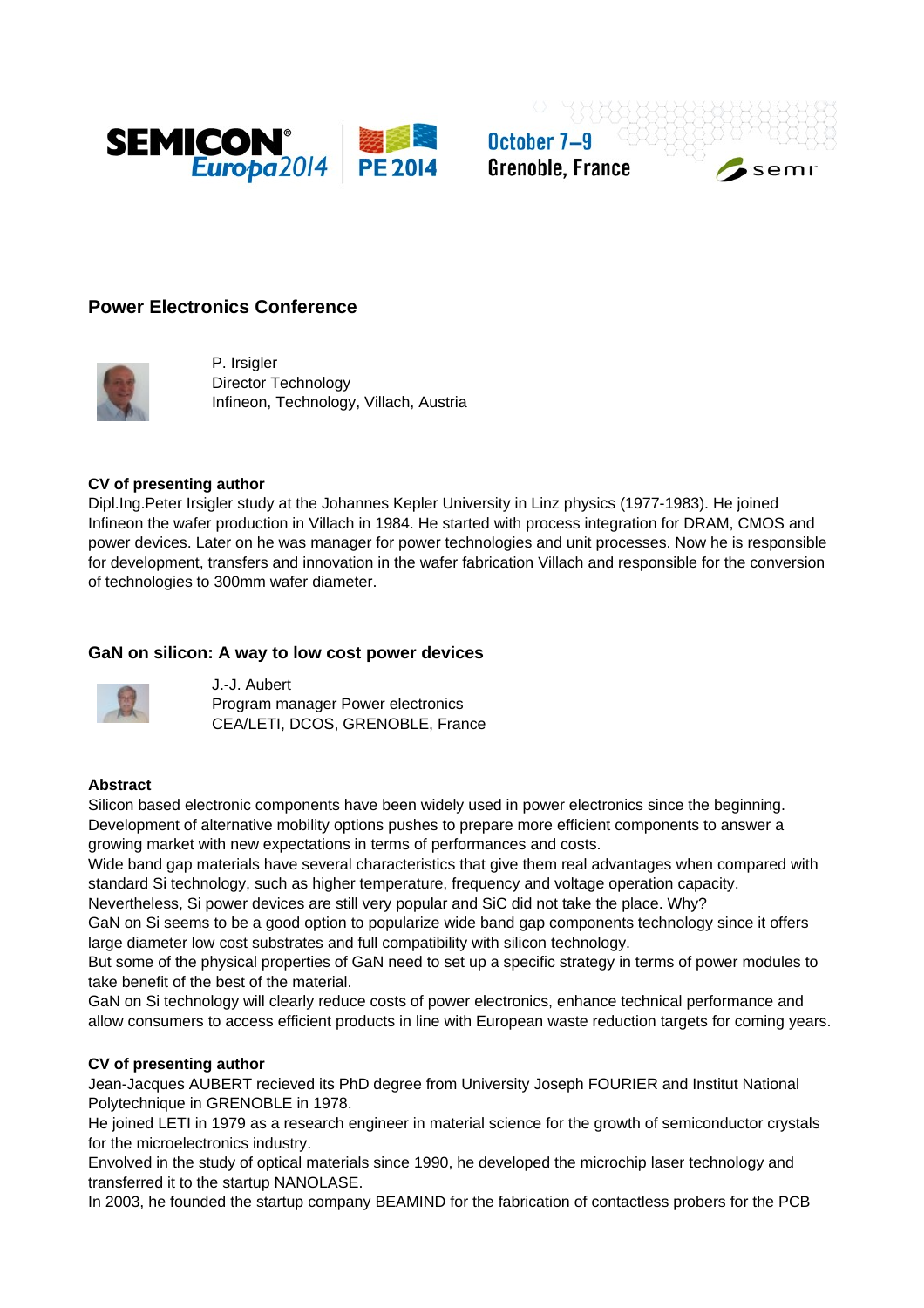industry.

Back to LETI in 2009, Jean-Jacques AUBERT is now program manager for the materials for nanoelctronics and power electronics

# **Power Electronics Research in the European ECPE Network - from Power Devices to Systems**



T. Harder General Manager ECPE European Center for Power Electronics e.V., Nuremberg, Germany

# **Abstract**

ECPE European Center for Power Electronics is an industry-driven Research Network in the field of Power Electronics with about 150 member organisations in Europe, comprising Member companies and Competence Centres. The Network covers the power electronics value chain from the materials and components to the systems and applications.

The presentation will address the following topics:

- Energy saving potential with Power Electronics
- ECPE Network activities including the SiC & GaN User Forum and the ECPE Roadmapping Programme
- Overview and highlights from the Network-internal Joint Research Programme

# **CV of presenting author**

Dipl.-Phys. Thomas Harder

- Thomas Harder, 51 years old, diploma in physics from University of Kiel, Germany

- more than 15 years experience in packaging & interconnection technologies for microsystems as well as multichip and power modules e.g. as a researcher in the Fraunhofer Institute for Silicon Technology (ISIT) in Itzehoe

- since 2003 general manager of ECPE European Center for Power Electronics, the industry-driven Research Network headquartered in Nuremberg (ECPE e.V. and ECPE GmbH)

- since 2006 also cluster manager of the Bavarian Power Electronics Cluster (beside the European Network management)

# **Silicon Carbide devices for high voltage / high current applications**



M. Mermet-Guyennet Programme Director Supergrid Institute, Villeurbanne, France

# **Abstract**

From scientific and market surveys on wide-band gap semiconductors, SiC devices will mainly find potential applications with high voltage and high current (Voltage Breakdown Vbr >1700V & Nominal Current Inom > 100 A). Among these applications, smart grid, super grid, electricity generation (wind turbine, hydro turbine, and photovoltaic) and traction drive for trains will be the main users of high voltage and high current devices.

The available technology is MOSFET for transistor and JBS for diodes (up to 3,3 kV), some suppliers propose JFET but the trend is mainly towards MOSFET for two reasons : normally-off devices and easy control & paralleling.

For very high voltage 6,5 kV, 10kV, 15 kV and over, bipolar based structure is more relevant and several technologies have been investigated : Thyristors,IGBT.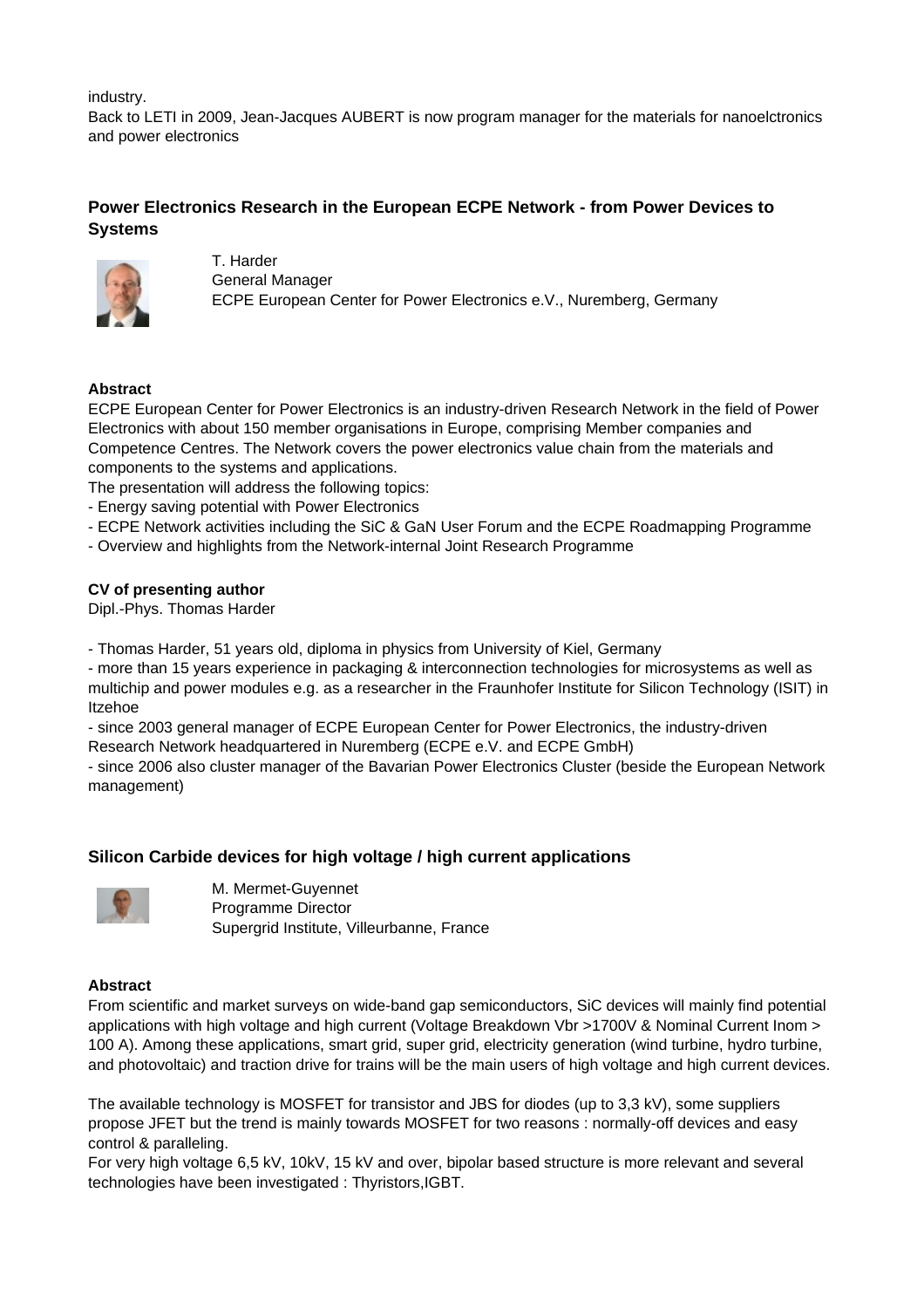Another aspect in the introduction of high voltage SiC devices is the global supply chain from the material to the final applications:

1)Base wafers 2) Thick epitaxy (100 Im for 10kV) 3)Device processing (choice and design of the structure ) 4)Packaging (paralleling for high current, electrical isolation) 5)Integration of gate-drive and capacitor (optimization of switching frequency) 6)Integration of power electronics with sources and loads (cable for grids, motors for traction)

This paper will details some key aspects on the device technologies linked with the applications and the potential solutions for packaging to get high current capability.

# **CV of presenting author**

Michel MERMET GUYENNET is born in 1957. He holds PhD (1984) in Applied Physics from Université de Marseille-Luminy and is graduated from Ecole Centrale de Paris (1981). He successively worked for Thomson Militaire et Spatial, SGS-Thomson, Advanced Computer Research Institute and Compagnie des Signaux where he had in charge R&D programmes in the field of electronic components and system hardware. He joined ALSTOM Transport in 1996 in charge of technology development for IGBT power converters for traction. From 2001 to 2010, he has been Technical Director of Power Electronics Associated Research Laboratory (PEARL). From 2011 to 2013, he has been in charge of development of full SiC converter with high speed motor. He is now with Supergrid Institute in Villeurbanne as Director of Programme Power Electronics & Power Converters.

# **SiC and GaN power devices: technologies and products**



S. Coffa R&D General Manager STMicroelectronics, Catania, Italy

# **Abstract**

Compound semiconductors (and mainly at the moment SiC and GaN) power devices have practically shown a quantum leap in the performances of power devices and in the possibility to enlarge the use of power electronics especially at very high voltages and high power. However, the status of SiC and GaN devices today is much less mature than that of Si power devices in terms of manufacturability, material quality and process control, cost and reliability. In this talk activities on SiC and GaN power devices at STMicroelectronics will be presented.

SiC devices (Power Schottly, MOSFETs) in the fast few years has moved from academic curiosity and outstanding proof of concepts to products with excellent performances and proven reliability. Progress in the quality of substrates and epitaxial layers has been outstanding and evidences will be given on how the screening of residual defects is of paramount importance to achieve high yield and reliability. Also, performances of current products will be presented and roadmaps highlighted.

GaN Devices are also getting out of simple academic curiosity and are promising not only to enlarge the field of use of power devices but also to challenges Si in some of today markets. It will be shown that performances of GaN HEMT devices and the possibility to build them on GaN epitaxial layers grown on Si are opening paths to this scenario. However, especially for high voltage devices (600 V and above), robustness in term of final reliability in the application has to be improved, in spite of the fact that significant progresses in understanding and correcting some of the issues have been made in the last period.

Finally, for both SiC and GaN devices the expected trends of the cost/performances ratio will be presented.

# **CV of presenting author**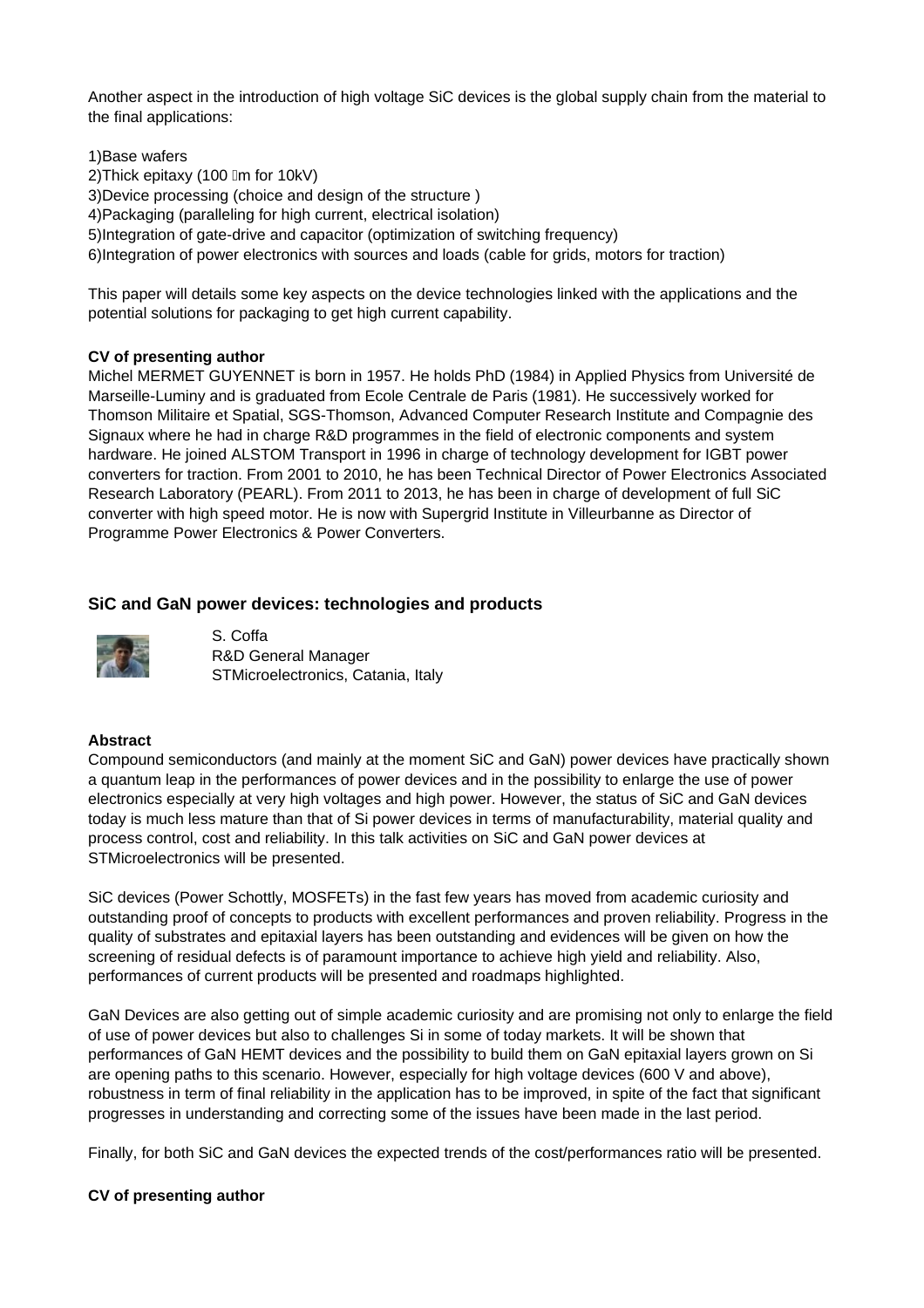Salvatore Coffa was born in Carlentini, near Siracusa, Italy, in 1962. He received a degree in physics in 1985 and a Ph.D. in physics in 1991 from the University of Catania (Italy).

Over a period of more than 20 years in research activity, Coffa has achieved many important research results in various fields and gained key expertise in the area of technology transfer from basic research ideas to prototypes and applications.

In between receiving his academic awards, Coffa pursued a three-year research fellowship from 1986 to 1988 at STMicroelectronics, also based in Catania, and from 1990 to 1992 he was a resident visitor at AT&T Bell Laboratories, New Jersey, USA. In 1993, Coffa returned to Catania to be a consultant for CORIMME, a consortium between STMicroelectronics and the University of Catania, and the following year he became Group Leader within CNR-IMETEM, a laboratory of the Italian National Council of Research in Catania. Latterly, he was the leader of the CNR Silicon Optoelectronics and Micromachining Group.

In 2001, Coffa joined STMicroelectronics as Group Manager, and in September 2002, he was appointed Director of Research, Silicon Optoelectronics and Post-Silicon Technologies Group, based in Catania and Naples.

Since January 2006 he has held the position of R&D Manager of the Industrial and Power Group (IPG) of STMicroelectronics. With the responsibility for a group of 400 people, Coffa supervises development programs in the fields of power electronics, healthcare, opto-electronics, energy generation (fuel cells and solar cells), and electronics on plastic. He is also responsible for the IPG laboratories for optoelectronics, bioelectronics and electronics on plastic which have been set up in Catania.

Coffa holds several patents and has authored more than 200 publications in international journals. Internationally he is recognized as one the world leaders in the field of Si-based integrated photonics and as an outstanding material scientist. His group interacts with many other companies as well as academic and research institutions in Italy and abroad.

# **Power Electronics - the ultimate path to CO2 reduction**



G. Miller Senior Director R&D Infineon Technologies AG, Industrial Power Control, Neubiberg / Munich, Germany

#### **Abstract**

In a strongly growing worldwide population an even stronger demand for energy is rising - growing from today's tremendous 140\*10exp12 kWh per year by further 40% over the next 25 years. At the same time knowing that the exhaust gases set free during energy generation and consumption - mainly CO2 - has to be reduced on values of the 90th of last century, to avoid climatic collapse in the near future. Here power electronics can contribute on many levels starting with electrical power generation out of renewable primary energy (solar, wind, bio-gases), sustaining transmission with lower losses and enabling final consumption with drastically reduced losses. Many examples for the beneficial application of power electronics during the long chain from generation to consumption are shown in the paper combined with underlying principles, numbers and facts. Some examples of power semiconductors with their enabler function to power electronics on their developmental roadmap are discussed.

#### **CV of presenting author**

- 30 years of experience in power semiconductors

- Studied electrical engineering sciences focusing on electro physics and semiconductor physics at TU Munich/Germany finishing with a Dr. Ing. in the field of RF- capabilites of power-MOSFETs (SIPMOS).

- 1984 entering Siemens power MOS group

- 1986 project leader of first IGBT development within Siemens with several basic patents and publications.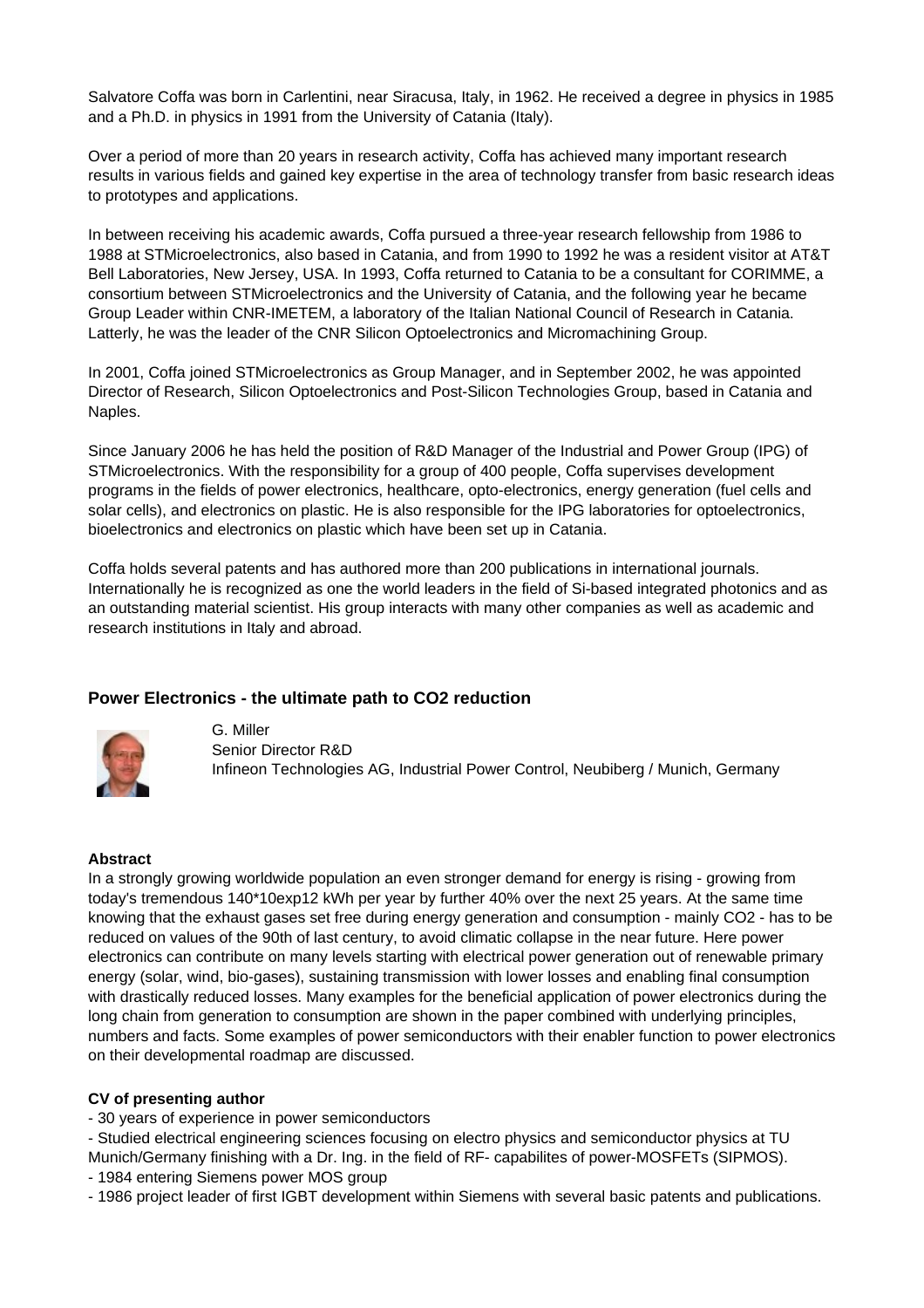- 1992 leader of segment IGBT Modules including R&D as a total program manager.
- 1997 leader of discrete high and low voltage MOS- and IGBT- R&D.
- 2005 leader R&D in Infineon's Industrial Power group

- 2008 leader of TI Power in Infineon's Division Industrial and Multimarket with responsibility for SiC and IGBT/Diode technologies.

- 2012 leader R&D technology and Discrete products in division Industrial and Power Control
- 2014 preparing retirement with Enabler and Consulting function in IFX industrial power group.

# **Progress in Low and Medium Voltage Power Semiconductor Devices.**



S. Akram VP R&D Fairchild, SanJose, United States

### **Abstract**

Trends to increase power density and performance in Low Voltage (LV) and Medium Voltage (MV) power semiconductors will continue into the foreseeable future with advances in silicon based device structures which remain the workhorse. Advances in superjunction MOSFET and shielded gate trench MOSFETS continue to reduce losses with improve switching performance. In the MV range new materials such as GaN will get introduced into the mainstream application over the next 3 years, driven by the recent progress in this area. These advances in silicon and GaN are being combined with advances in integrated power packaging solutions thereby enabling more efficient systems solutions. This talk will cover the progress in power semiconductor devices in these areas.

### **CV of presenting author**

Salman (Sal) Akram is Vice President of Technology at Fairchild Semiconductor. Dr. Akram leads all semiconductor technology development efforts at the company, including High, Medium and Low Voltage discrete, Analog ICs, EDA and Wafer Level Packaging (WLP).

Prior to joining Fairchild he held senior management positions at Philips and Maxim and served in a variety of engineering and management positions with Micron Technology with over 21 years of experience in the industry.

Dr. Akram holds a Ph.D. in Electrical Engineering from Rensselaer (RPI). He is the recipient of numerous awards an inventor on over a hundred patents, and has published many papers.

# **Advanced Silicon Substrates for Power Technologies**



F. Muemmler

Senior Manager Technology Crystal Growing FZ / CZ Siltronic AG, Crystal Center, Burghausen, Germany

#### **Abstract**

In recent years new Silicon substrates have been developed for power semiconductor devices. Requirements for these wafers are quite different to wafers for CMOS processes. The presentation will cover various types of Silicon substrates.

As PowerMOS devices are now being transferred to 300mm by first companies like Infineon, Siltronic AG has also developed low resistivity wafers on 300mm. Properties of these wafers and the specific challenges due to the high dopant concentrations are being shown.

For IGBT devices thick epi wafers have been more and more replaced by FZ wafers. Siltronic AG has been ramping up production for 200mm FZ wafers to large volumes within the last few years. Challenges of FZ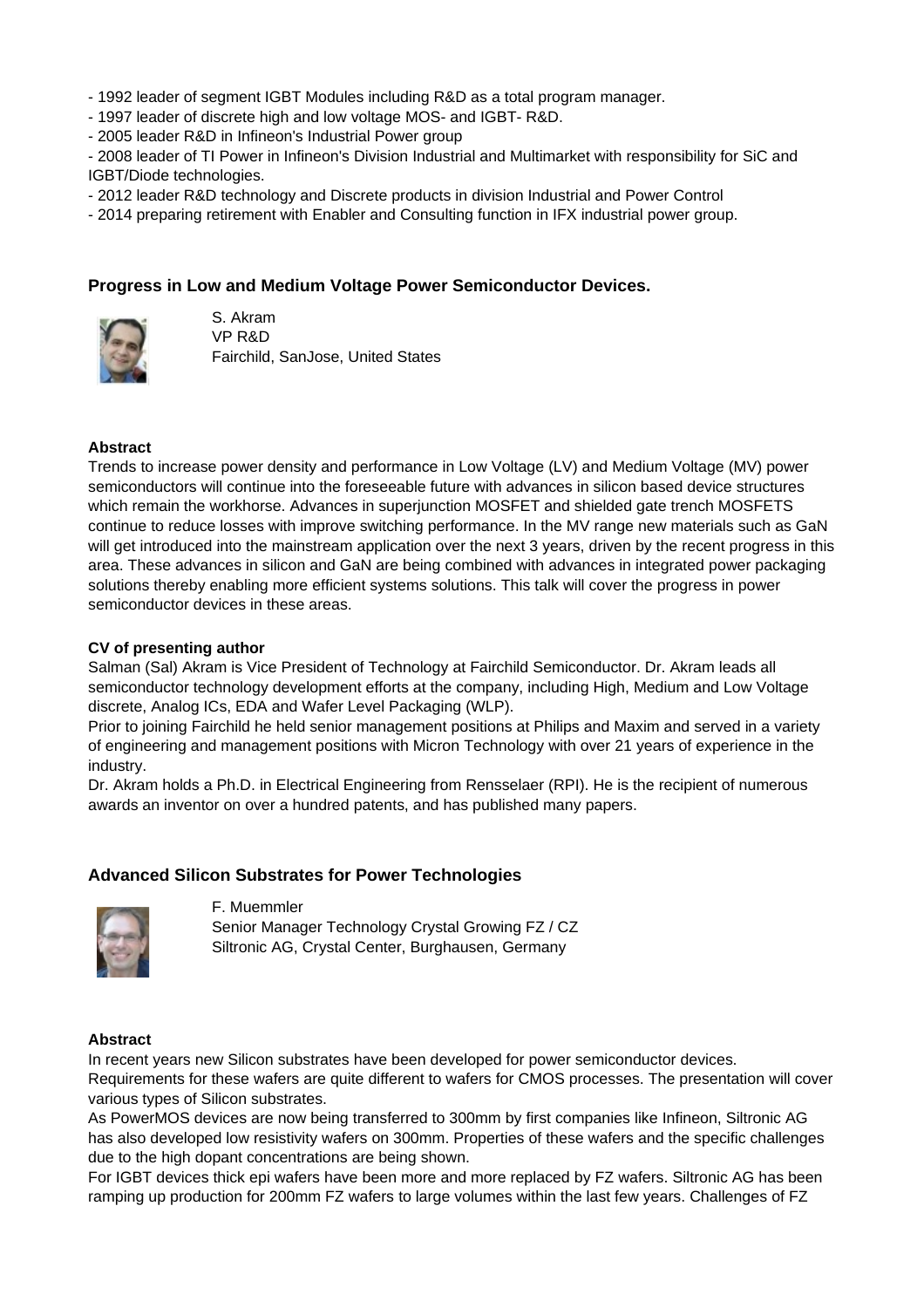crystal growth and properties of FZ wafers are being explained.

Due to principle limits of FZ crystal growth, for 300mm IGBTs low Oi CZ solutions are being pursued. The pros and cons of such solutions will be discussed.

### **CV of presenting author**

About the author:

Frank Muemmler is currently Senior Manager at Siltronic AG in Burghausen,Germany for Technology Crystal Growing FZ and CZ. He has been working in this area since 2006.

Main focus is on Crystals for Power Technologies, i.e. FZ Crystals and highly doped CZ crystals with Arsenic, Antimony and Boron doping

2003-2006 Senior Manager Applications Technology at Siltronic AG in Burghausen, Germany

1999-2003 Senior Manager Line Engineering (Process Integration) at Wacker Siltronic Corporation, Portland, OR, USA

1996-1999 Process Engineer Line Engineering at Wacker Siltronic, Burghausen, Germany 1996 Masters degree in Physics, with main subject solid state physics

# **Smart Power Module and the Future**



S. Hong

Sr. Manager, Application Engineering Fairchild Semiconductor, Motion Control System Team, Rancho Palos Verdes, United **States** 

# **Abstract**

Electrical motors consume about 50% of electrical energy worldwide. Inverterization of motor drive has been the most crucial part in improving energy efficiency. Designing and manufacturing inverters has been getting easier thanks to the progress of intelligent power module which has internal gate driver with protection features. It reduces the total number of components required to build an inverter and improve the manufacturability significantly as a consequence. Intelligent power module from Fairchild, Smart Power Module (SPM), consists of three elements; power semiconductor, drive IC and package. In this article trends and the future of each element will be discussed.

Power semiconductor typically includes IGBT, MOSFET, and diode. Wide band-gap devices are currently being evaluated and certainly will be used in the future. All the development effort has been focused on increasing current density without sacrificing ruggedness.

Field-Stop Trench is the latest technology and has many generations. Short-circuit rating is typically required for motor drive application but at the cost of higher saturation voltage. As over-current protection circuit can sense the over-current situation and respond more quickly, short-circuit withstanding time required for IGBT reduced, and it results in more efficient and cost effective solution. Switching carrier frequency for PWM varies among different applications. There is a trade-off between Eoff and Vcesat, and Fairchild provides two types of SPM optimized for different application needs.

MOSFET has inherent body-diode and can be more cost effective for small power motor drive below 200W. Most of planar MOSFET based module has 500V breakdown voltage rating because die size needs to become 57% larger to become 600V at the same Rdson. Super Junction MOSFET overcomes this limitation by adopting pillar structure. Increased current density on top of 600V rating makes Super Junction MOSFET based module very unique and attractive in some applications.

Reverse-recovery characteristic is the most important aspect for power diode because of EMI concern together with turn-on switching loss of IGBT. Softness is equally important as reverse-recovery time and reverse-recovery current magnitude because it creates Ldi/dt voltage spikes associated with parasitic inductance of the PCB and the package of the module.

High voltage gate drive IC (HVIC) played a significant role in proliferating intelligent power module and inverter solutions. It costs less and easier to put into modules than opto gate drivers, and has been widely adopted in below 7.5kW. Concerns on malfunction and ruggedness of HVIC are being solved. Electrical Over-Stress (EOS) mechanism has been well identified and the necessary measures are being taken.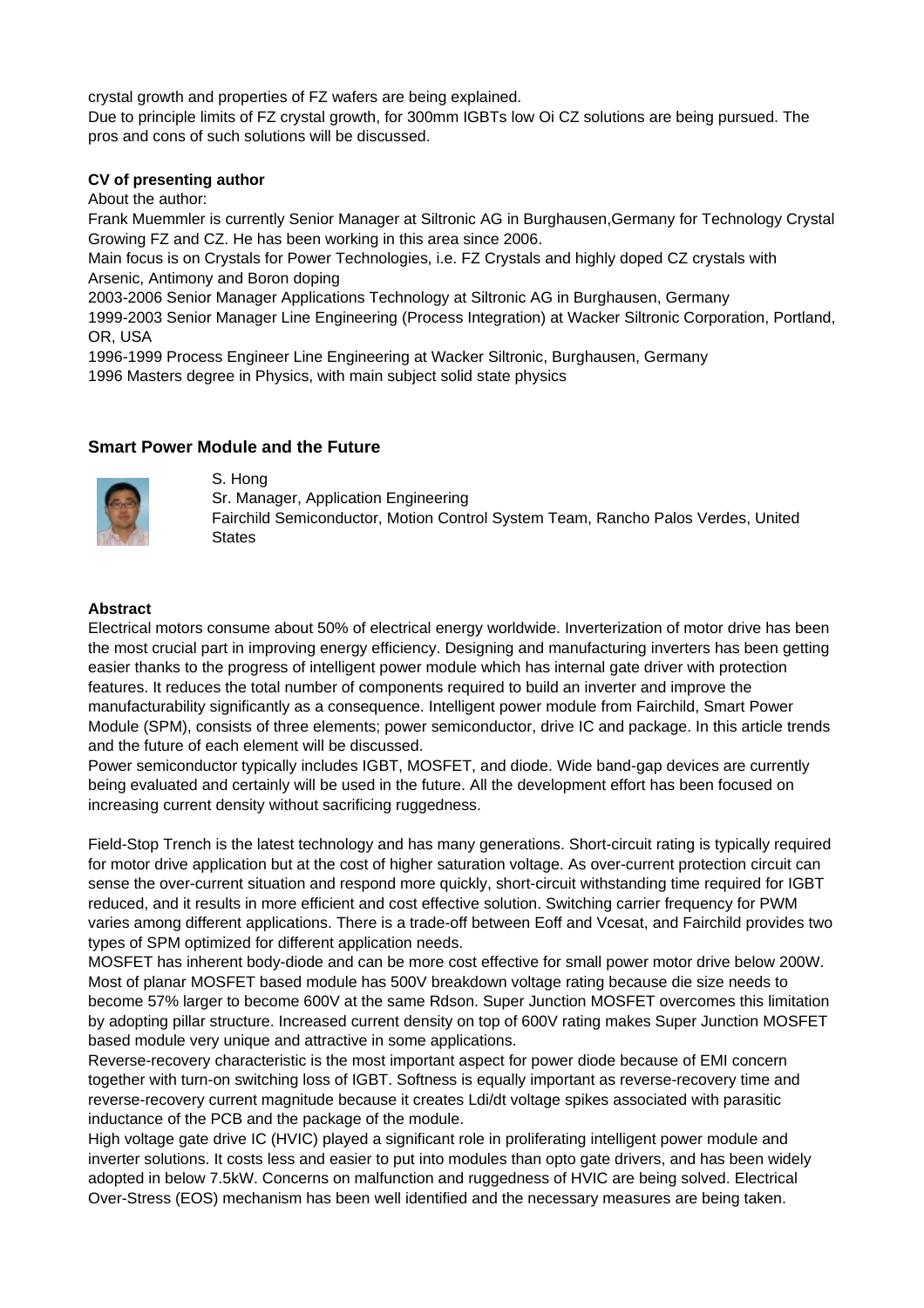"Power electronics intelligence" will be implemented in HVIC to improve overall system performance. Package technology requires deep understandings of manufacturing capability and long history of experience. How to minimize the process variation and operational mistakes are key challenges. More robust yet cost effective packages are required. SPM products have various types of packages but mainly there are three groups; Direct Bonded Copper (DBC) package, package with ceramic substrate and lead-frame, and full molded package. PQFN packages are getting popular because of its flexibility and low thermal resistance. Lots of efforts are being made to figure out how to increase power capability and how to make manufacturing easier especially for soldering.

SPM technology and its trends are reviewed in this article respectively in power semiconductor, drive IC and package point of view. Smart Power Module technology will increase its power capability in higher current and voltage ratings. More energy saving can be achieved through adopting inverter more easily with less cost. The benefit will be appreciated by our children.

# **CV of presenting author**

Steven Hong joined Fairchild Semiconductor in 2011 as a principal application engineer. Currently he is a senior manager in motion control system team. Prior to joining Fairchild he worked for International Rectifier and LG Industrial Systems.

He received a B.S. degree and a M.S. degree (specialized in power electronics) in electrical engineering from Seoul National University. He received M.B.A. degree from UCLA.

# **Smart power technology needs smart substrate**



A. Rigny Business Development Manager SOITEC, Bernin, France

# **Abstract**

The smart power electronics allows remote control power conversion for real time system optimization. One of the most significant example is the automotive electronics evolution, where more and more mechanical systems (windows, sits, fuel injection, mass air flow sensor, breaks, etc) are remotely controlled through a communication bus (CAN, LIN or FlexRay). The BUS transceiver is a good example of a smart power device that integrates logic, analog and power functions in a harsh automotive environment: voltage spike in the bus of 100V, electromagnetic perturbation that induce noise current, extended temperature range (-40°C to 175°C), while maintaining a very high degree of reliability.

In order to realize such transceiver, the industry has developed a dielectric isolation BCDMOS process, based on a Silicon-on-Insulator substrate (SOI), which consists in integrating power, analog and logic functions onto the same chip in different silicon island to prevent any perturbation. As a consequence, short circuit induced by voltage spike (latch-up) is avoided, as well as electromagnetic induced current noise. The dielectric isolation is also intrinsically temperature independent allowing operation higher than 175°C.

Traditional SOI-BCDMOS process uses a thick SOI wafer (>5µm), shows excellent reliability performances, but with temperature and switching speed limitations. To further improve the performances, thin SOI-BCDMOS technology has been developed, using a thin SOI wafer (~1um with high uniformity requirement) and based on fully-depleted power device to reduce all parasitic capacitances. The device then shows improved temperature performances, switching speed and low leakage.

The thin SOI-BCDMOS approach brings additional value to the system by improving power efficiency, reducing leakage and system size. And besides automotive, these features are of particular interest in industrial, mobile and emerging applications such as internet of things.

# **CV of presenting author**

Arnaud RIGNY, Buisness Development Manager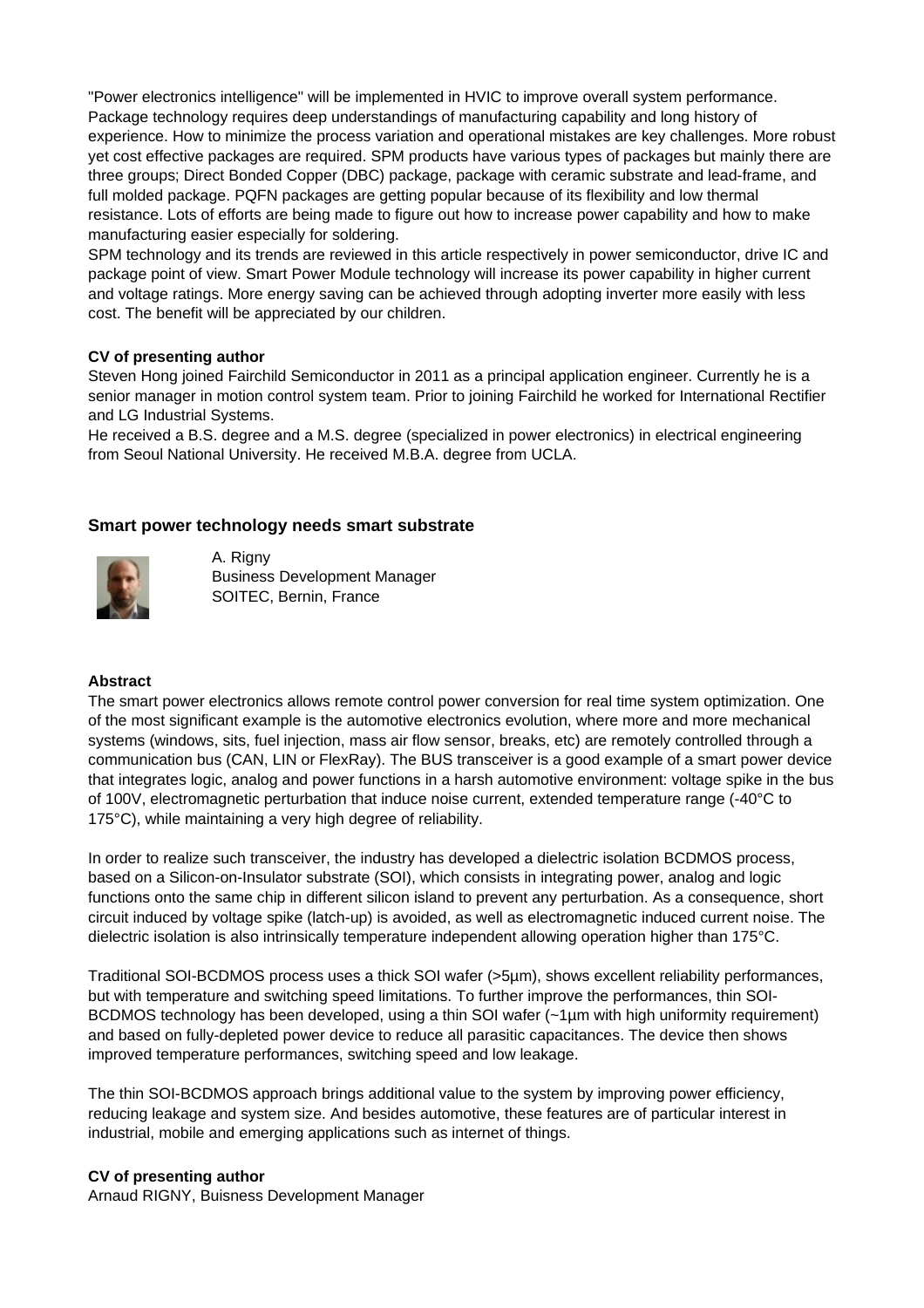Arnaud Rigny has been Business Development Manager since 2011 for Analog and Power application as well as silicon photonics application.

He joined Soitec in 2006 and was managing R&D program between Soitec and CEA-Leti. For several years, he led the customer technical interface for non-digital applications and managed customers in developping new products on SOI and engineered substrates, including imagers, RF, Power and Photonics, working closely with key customers worldwide..

Prior to joining Soitec, he was Product Line Manager at Avanex (prior Alactel Optronics) where he was involved in optoelectronics devices such as pump lasers and Optical add-drops modules. His experience also includes project leader at Corning in optoelectronics device.

Arnaud Rigny holds a PhD and a Master degree in Electronic and Communication from Ecole National Supérieur des Telecomunications at Paris (France).

# **Power Semiconductors on 300mm Wafers**



P. Irsigler Director Technology Infineon, Technology, Villach, Austria

### **Abstract**

Energy saving becomes a more and import issue in order to save resources and to lower the CO2 output worldwide. This is true for all fields of application of power semiconductors starting from electrical energy production, transportation, transformation and point of use conversion. Infineon phases a constant and steady growth in all fields of power technologies. To cope with the growing market demands additional capacities are necessary and have to be built up. To save capital invest and to insure future growth, the idea of 300mm production for power semiconductors was born.

For high power applications the IGBT technology, for medium power applications CoolMOS and for low voltage and power the SFET technology/ SMART technology are used. Several hurdles had to be overcome before starting the first 300mm wafers. The first one was the unavailability of the proper substrate material. The state of the art 300mm wafers for CMOS technologies are p type while all power technologies need to have n type material in all ranges of resistivity. Also the issues of temperature budgets and thin wafer technology had to be solved.

Today all major power technologies IGBT, CoolMOS and SFET are qualified and in production. The next generation technologies will be developed directly in 300mm

#### **CV of presenting author**

Dipl.Ing.Peter Irsigler study at the Johannes Kepler University in Linz physics (1977-1983). He joined Infineon the wafer production in Villach in 1984. He started with process integration for DRAM, CMOS and power devices. Later on he was manager for power technologies and unit processes. Now he is responsible for development, transfers and innovation in the wafer fabrication Villach and responsible for the conversion of technologies to 300mm wafer diameter.

# **Status of silicon carbide substrate production by physical vapor transport method**



M. Stockmeier Deputy Manager R&D SiCrystal AG, Nürnberg, Germany